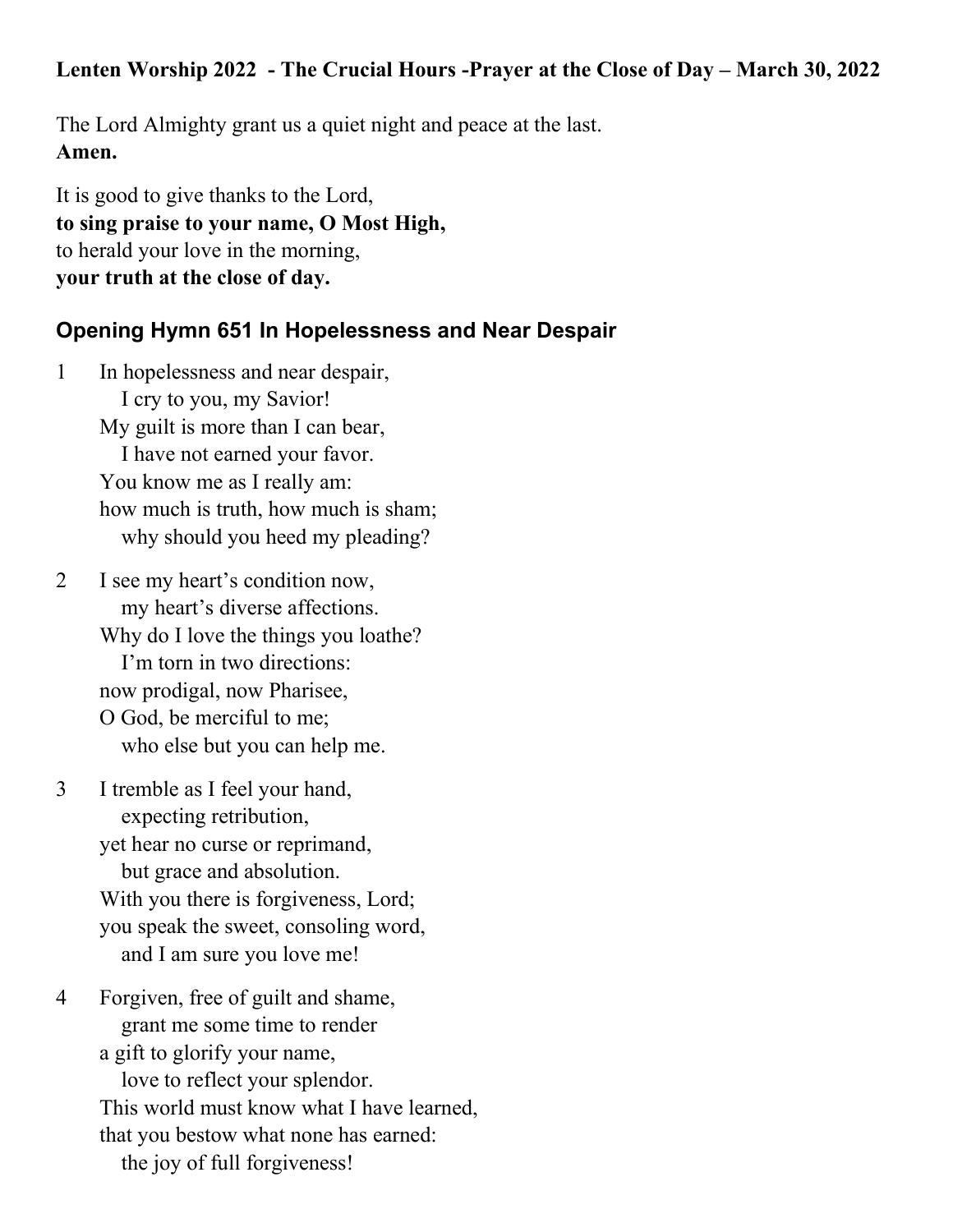### **Confession**

Our help is in the name of the Lord, **the maker of heaven and earth.**

Let us confess our sins in the presence of God and of one another.

### *Silence for personal reflection*

Almighty God, our heavenly Father, **we have sinned against you in our thoughts, in our words, in our deeds, and in all that we have not done. Forgive us in the name of our Lord Jesus Christ. Deliver and restore us, that we may rest in peace.**

By the mercy of God we are redeemed by Jesus Christ, and in him we are forgiven. Let us rest in his peace until the rising of the sun, when we shall serve him in newness of life.

**Amen.**

# **Psalm 91**

The shelter of the love of God is my refuge and my light: I trust in him to guide my days and protect me through the night Because I come to him in love and trust him in all things He answers when I call his name: he shelters me with his wings.

My faith is in the Lord alone, his Word my help and shield. When thousand stumble by my side, his faithfulness is revealed. Because I come to him in love and trust him in all things He answers when I call his name: he shelters me with his wings. Ever safe within his love I'll be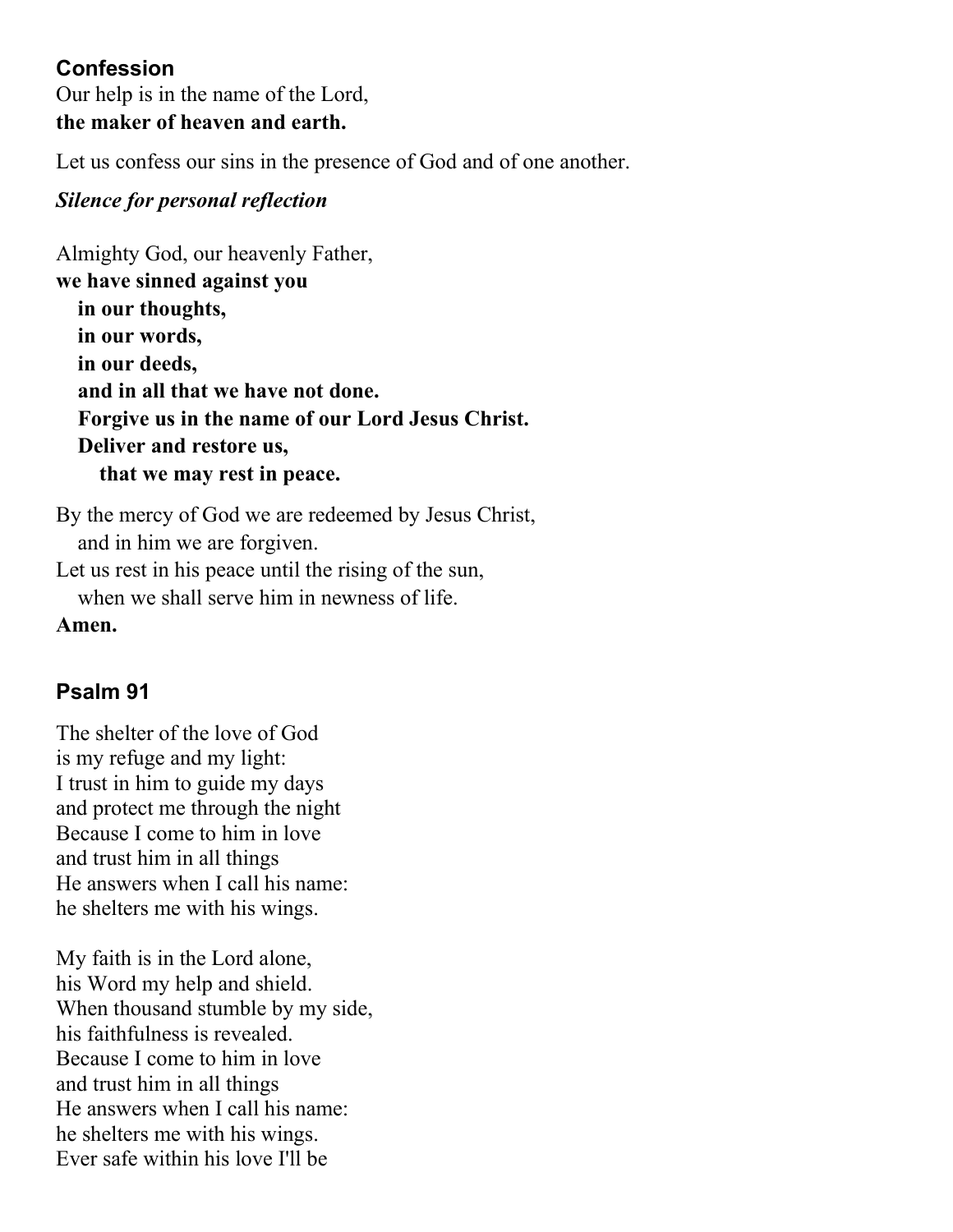secure through all my days, The wonder of his mighty love always fills my heart with praise. Because I come to him in love and trust him in all things He answers when I call his name: he shelters me with his wings.

#### **Passion History**

Pilate called together the chief priests, the rulers, and the people, and said to them, "You brought this man to me as one who is misleading the people. Look, I have examined him in your presence. I have found in this man no basis for the charges you are bringing against him. Herod did not either, for he sent him back to us. See, he has done nothing worthy of death. So I will have him flogged and release him."

At the time of the Festival the governor had a custom to release to the crowd any one prisoner they wanted. At that time they were holding a notorious prisoner named Barabbas, who had been thrown in prison for a rebellion in the city and for murder. The crowd came up and began to ask Pilate to do for them what he usually did.

So when they were assembled, Pilate said to them, "Do you want me to release the King of the Jews to you? Which one do you want me to release to you? Barabbas—or Jesus, who is called Christ?" For Pilate in fact knew that they had handed Jesus over to him because of envy.

While he was sitting on the judgment seat, Pilate's wife sent him a message. "Have nothing to do with that righteous man," she said, "since I have suffered many things today in a dream because of him." But the chief priests and the elders persuaded the crowd to ask for Barabbas and to have Jesus put to death. The governor asked them, "Which of the two do you want me to release to you?"

They all shouted together with one voice: "Take him away! Release Barabbas to us!"

Pilate said to them, "Then what do you want me to do with the man you call the King of the Jews? What should I do with Jesus, who is called Christ?"

They all said to him, "Crucify him!"

But the governor said, "Why? What has he done wrong?"

But they kept shouting even louder: "Crucify him!"

Pilate addressed them again, because he wanted to release Jesus. But they kept shouting, "Crucify! Crucify him!"

He said to them the third time, "Why? What evil has he done? I have found no grounds for sentencing him to death. So I will whip him and release him." But they kept pressuring him with loud voices, demanding that he be crucified. And their voices were overwhelming.

Then Pilate took Jesus and had him flogged.

The governor's soldiers took Jesus into the Praetorium and gathered the whole cohortof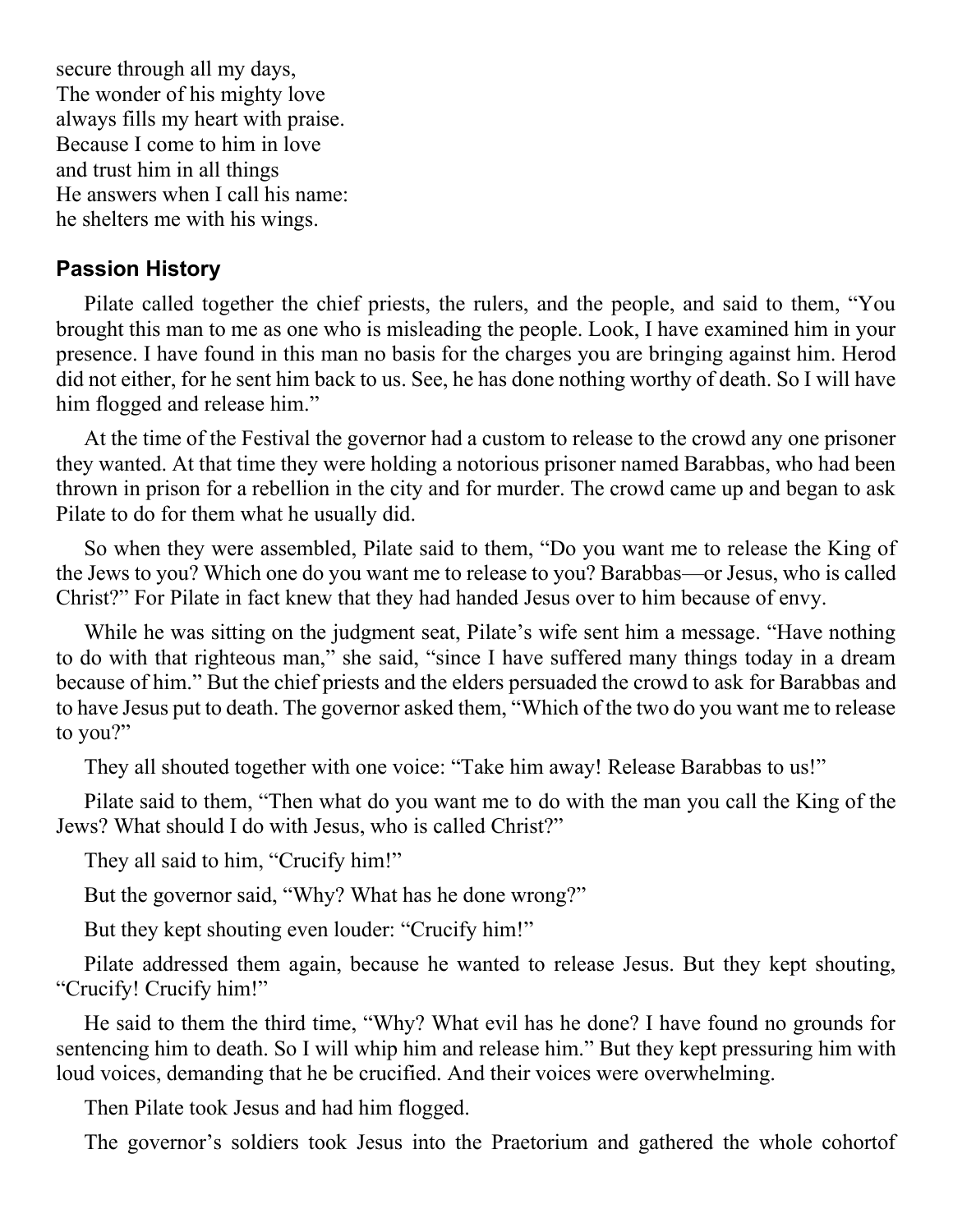soldiers around him. They stripped him and put a scarlet robe on him. They twisted together a crown of thorns and put it on his head. They put a staff in his right hand, knelt in front of him, and mocked him by saying, "Hail, King of the Jews!" They spit on him, took the staff, and hit him repeatedly on his head. They also kept hitting him in the face.

Pilate went outside again and said to them, "Look, I am bringing him out to you to let you know that I find no basis for a charge against him."

So Jesus came out wearing the crown of thorns and the purple robe. Pilate said to them, "Behold the man!"

When the chief priests and guards saw him, they shouted, "Crucify! Crucify!"

Pilate told them, "Take him yourselves and crucify him, for I find no basis for a charge against him."

The Jews answered him, "We have a law, and according to that law he ought to die, because he claimed to be the Son of God."

When Pilate heard this statement, he was even more afraid. He went back inside the palace again and asked Jesus, "Where are you from?"

But Jesus gave him no answer.

So Pilate asked him, "Are you not talking to me? Don't you know that I have the authority to release you or to crucify you?"

Jesus answered, "You would have no authority over me at all if it had not been given to you from above. Therefore the one who handed me over to you has the greater sin."

From then on Pilate tried to release Jesus. But the Jews shouted, "If you let this man go, you are no friend of Caesar! Anyone who claims to be a king opposes Caesar!"

When Pilate heard these words, he brought Jesus outside. He sat down on the judge's seat at a place called the Stone Pavement, or Gabbatha in Aramaic. It was about the sixth houron the Preparation Day for the Passover. Pilate said to the Jews, "Here is your king!"

They shouted, "Away with him! Away with him! Crucify him!"

Pilate said to them, "Should I crucify your king?"

"We have no king but Caesar!" the chief priests answered.

When Pilate saw that he was accomplishing nothing and that instead it was turning into a riot, he decided that what they demanded would be done. He took water, washed his hands in front of the crowd, and said, "I am innocent of this righteous man's blood. It is your responsibility."

And all the people answered, "Let his blood be on us and on our children!"

Since he wanted to satisfy the crowd, Pilate released Barabbas to them.

So then Pilate handed Jesus over to them to be crucified.

After they had mocked him, the soldiers took off the robe and put his own clothes on him. Then they led him away to crucify him. Jesus was carrying his own cross.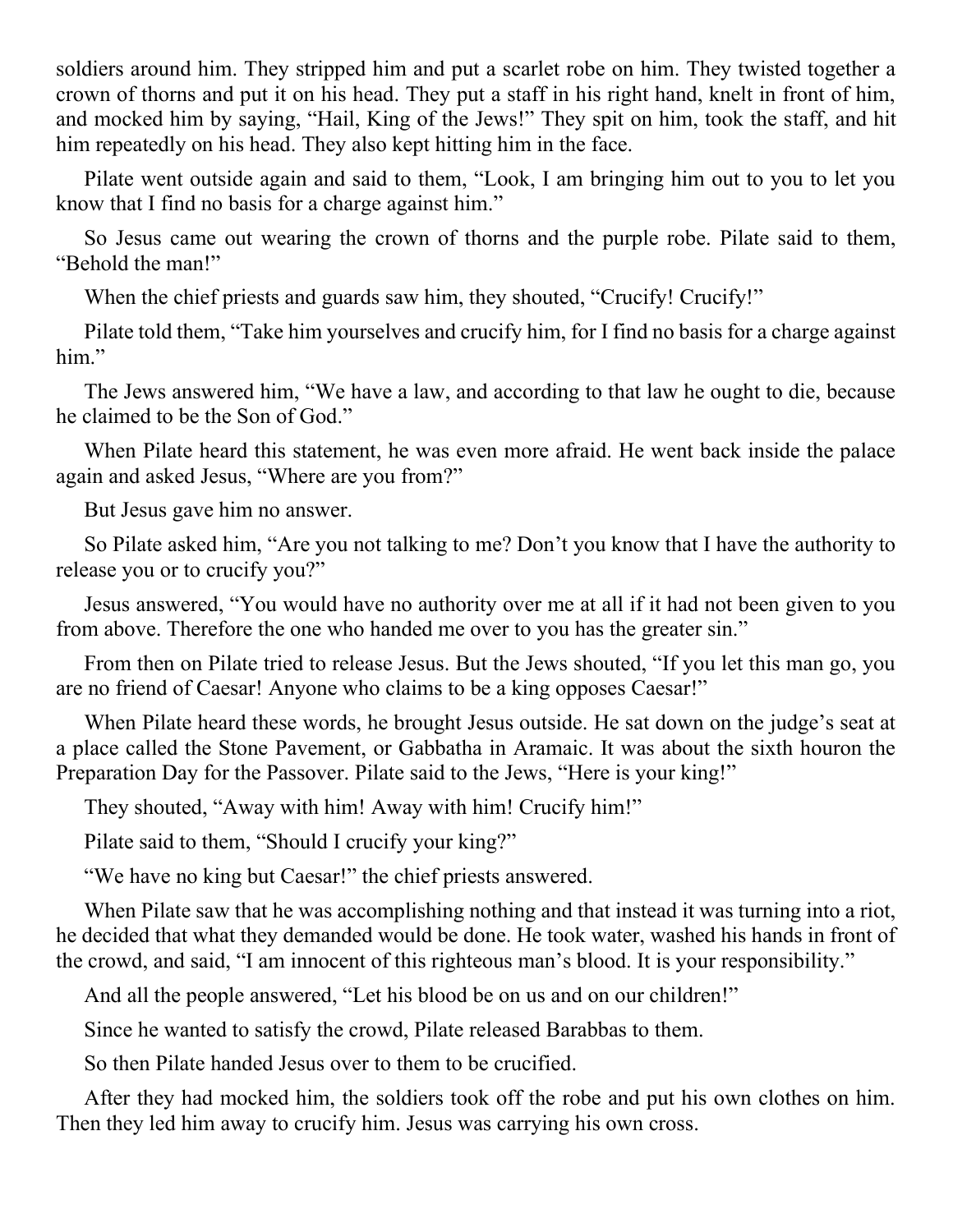As they were going out of the city, a certain man, Simon of Cyrene (the father of Alexander and Rufus), was passing by on his way in from the country. They placed the cross on him and made him carry it behind Jesus. A large crowd of the people was following him, including women who were mourning and wailing for him.

Jesus turned to them and said, "Daughters of Jerusalem, stop weeping for me, but weep for yourselves and for your children. Be sure of this: The days are coming when they will say, 'Blessed are the childless women, the wombs that never gave birth, and the breasts that never nursed.' Then they will begin to say to the mountains, 'Fall on us!' and to the hills, 'Cover us.' For if they do these things to the green wood, what will happen to the dry?"

Into your hands I commend my spirit. **Into your hands I commend my spirit.** 

You have redeemed me, O Lord God of truth. **Into your hands I commend my spirit.** 

Glory to the Father and to the  $+$  Son and to the Holy Spirit. **Into your hands I commend my spirit.**

## **Sermon - Satan Has Asked to Sift All of You Luke 22:31.32 Pastor Grant**

# **Offering**

# **Hymn: 425 Go to Dark Gethsemane**

- 1 Go to dark Gethsemane, all who feel the tempter's pow'r; your Redeemer's conflict see, watch with him one bitter hour. Turn not from his griefs away; learn from Jesus Christ to pray.
- 2 Follow to the judgment hall, view the Lord of life arraigned. Oh, the wormwood and the gall, oh, the pangs his soul sustained! Shun not suff'ring, pain, or loss; learn from him to bear the cross.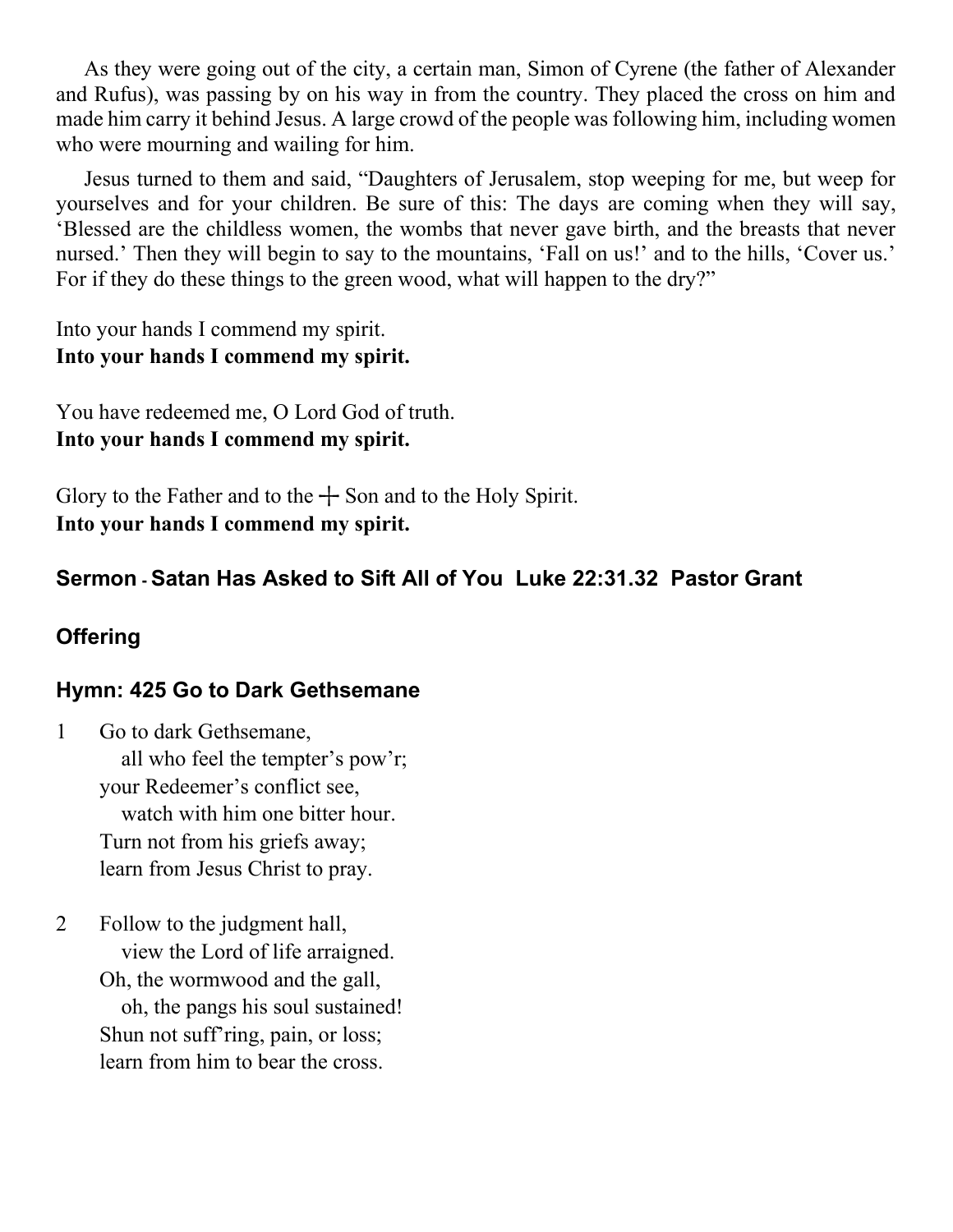- 3 Calv'ry's mournful mountain climb; there, adoring at his feet, mark that miracle of time, God's own sacrifice complete. "It is finished!" hear him cry; learn from Jesus Christ to die.
- 4 Early hasten to the tomb where they laid his breathless clay; all is solitude and gloom. Who has taken him away? Christ is ris'n! He meets our eyes. Savior, teach us so to rise.

**Prayer** Hear my prayer, O Lord; **listen to my cry.** 

Keep me as the apple of your eye; **hide me in the shadow of your wings.** 

In righteousness I shall see you; **when I awake, your presence will give me joy.**

P: Be present, O merciful God, and protect us through the silent hours of this night, so that we who are wearied by the changes and chances of this fleeting world may rest in your eternal changelessness; through Jesus Christ our Lord. **Amen.**

## **Lord's Prayer** *(sing)*

**Our Father in heaven, hallowed be your name, your kingdom come, your will be done on earth as in heaven. Give us today our daily bread. Forgive us our sins, as we forgive those who sin against us.**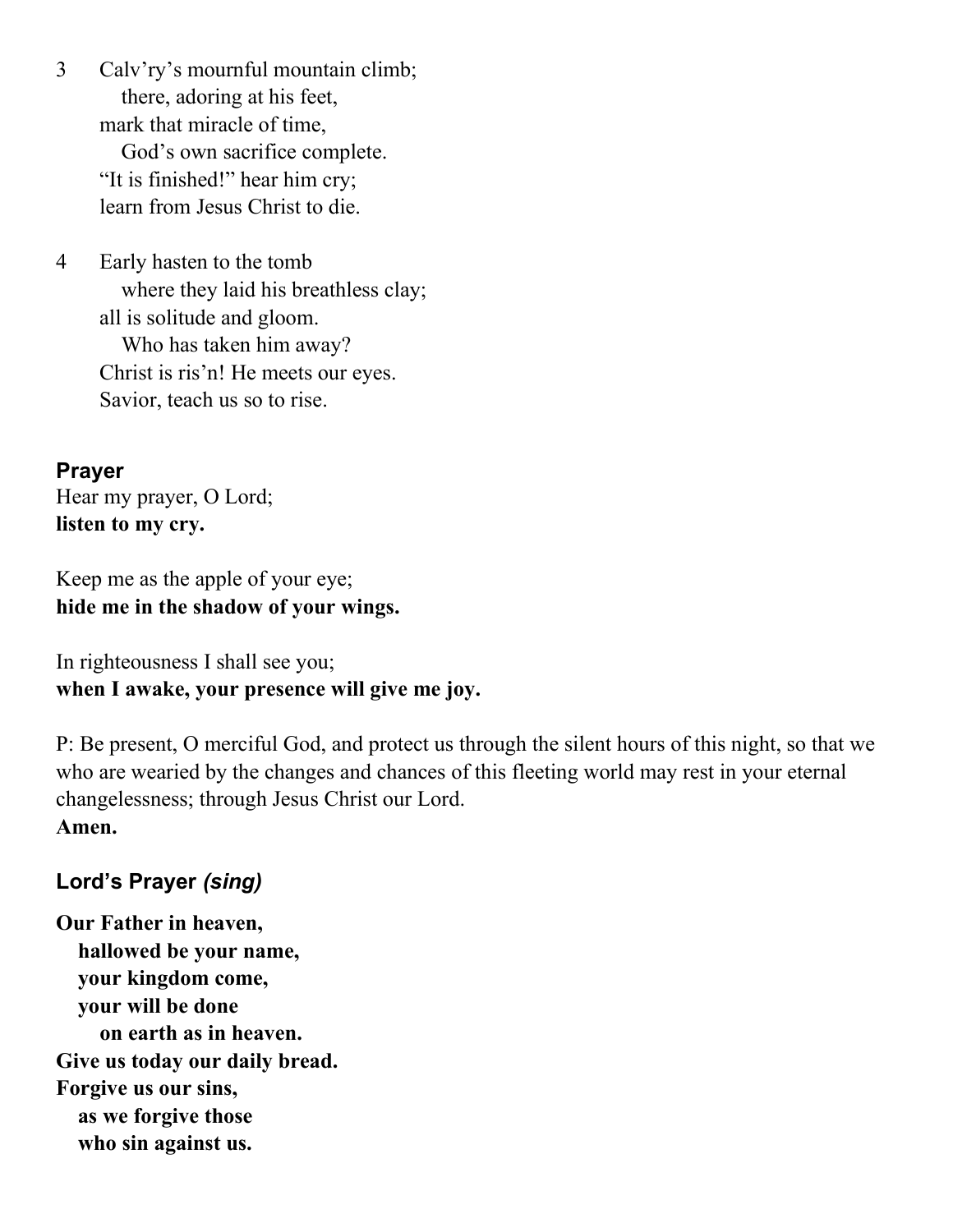**Lead us not into temptation, but deliver us from evil. For the kingdom, the power, and the glory are yours now and forever. Amen.**

#### **Hymn 404 Jesus, Grant That Balm and Healing**

- 1 Jesus, grant that balm and healing in your holy wounds I find, ev'ry hour that I am feeling pains of body and of mind. Should some evil thought within tempt my treach'rous heart to sin, show the peril, and from sinning keep me ere its first beginning.
- 2 Should some lust or sharp temptation fascinate my sinful mind, let me think about your passion, and new courage I shall find. Or should Satan press me hard, let me then be on my guard, saying, "Christ for me was wounded," that the tempter flee confounded.
- 3 If the world my heart entices with the broad and easy road, with seductive, sinful vices, let me weigh the awful load you were willing to endure. Help me flee all thoughts impure, mastering each wild temptation, calm in prayer and meditation.
- 4 Ev'ry wound that pains or grieves me by your wounds, Lord, is made whole; when I'm weak, your cross revives me, granting new life to my soul. Yes, your comfort renders sweet ev'ry bitter cup I meet; for your all-atoning passion has procured my soul's salvation.